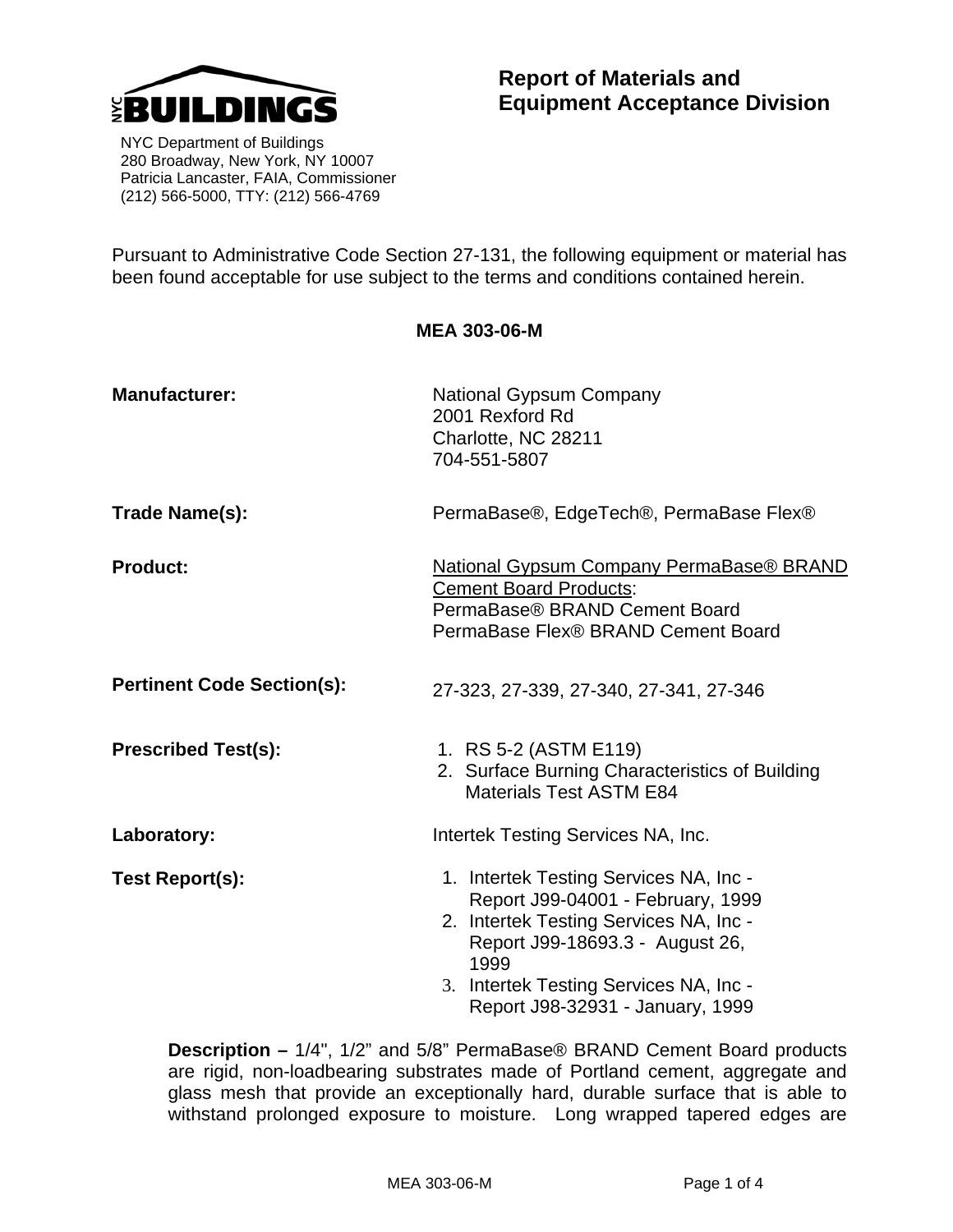formed smooth and shatterproof using the double-wrapped EdgeTech® technology which allows for close fastener application of nails or screws without crumbling or spinout.

1/2" and 5/8" PermaBase® BRAND Cement Board panels are ideally suited as an underlayment or backing surface for tub and shower surrounds, countertops, flooring and a variety of other interior and exterior applications.

1/4" PermaBase® BRAND Cement Board is traditionally utilized as an underlayment for ceramic tile on floors and countertops. It is ideally suited for high-moisture applications, such as bathroom and kitchen floors and other flooring applications such as foyers, hallways and living areas.

PermaBase Flex® BRAND Cement Board is a polymer-modified cement board reinforced with an alkali resistant fiber mesh ideal for use around ceilings, beams, columns, arches and archways, walls and anywhere an evenly curved surface is required.

All PermaBase® panels are highly moisture resistant and will not rot, disintegrate or swell when exposed to water. PermaBase® panels provide impact resistance with excellent overall flexural, compressive and tensile strength characteristics.

## **ASSEMBLY RATING - 1 HOUR, NON-BEARING/UNSYMMETRICAL WALL ASSEMBLY**



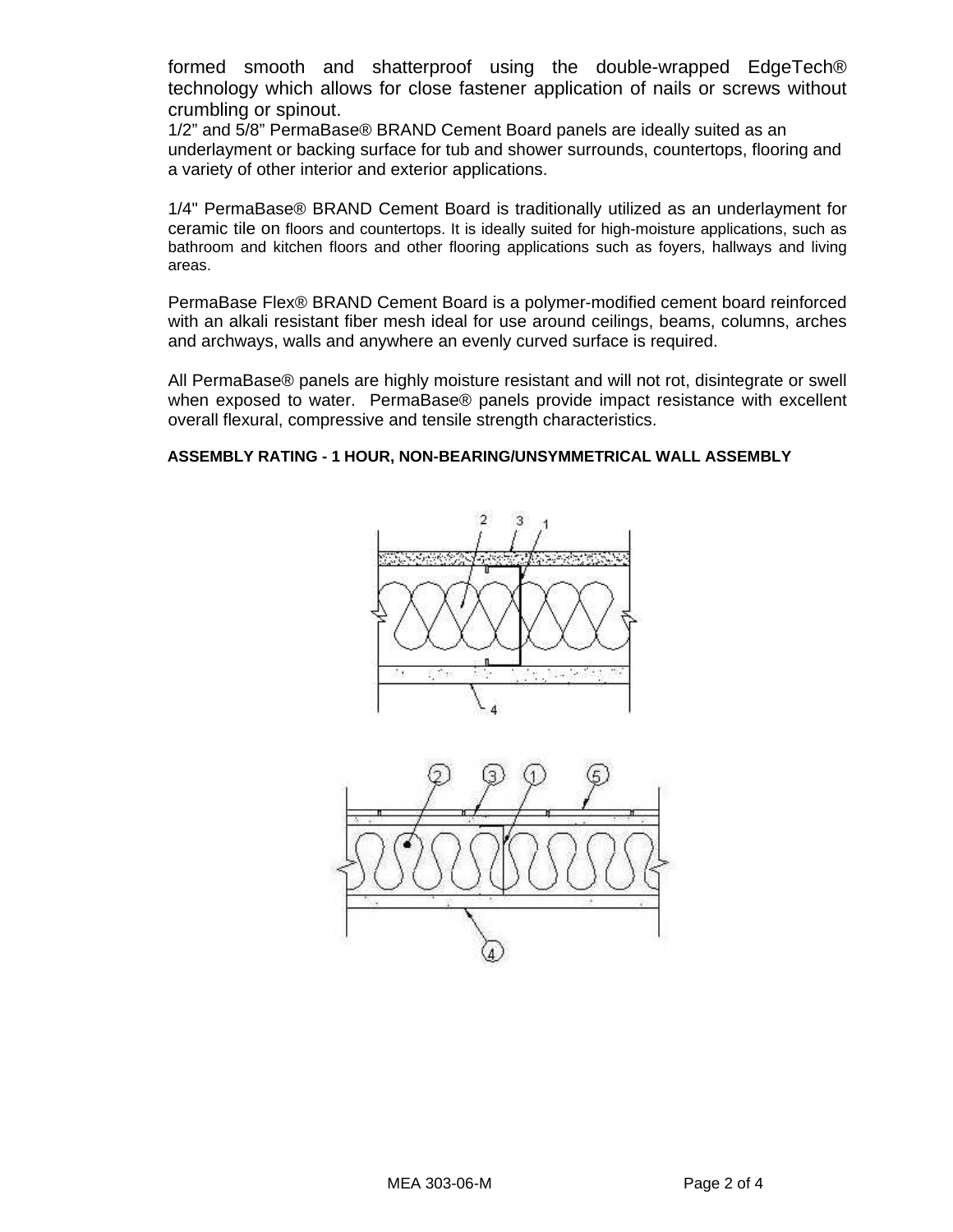- 1. **Studs**: Steel, "C" shape, 3-5/8" wide, 1-1/4" legs, fabricated from minimum 0.019" thick galvanized steel, spaced 16" o.c.
- 2. **Insulation**: 3" thick unfaced mineral wool, friction fit into stud cavities.
- 3. **Cement Board**: 1/2" **PermaBase**®, DuraBacker™ or UNIFIX® UNIPAN®, applied horizontally or vertically, with joints staggered to those of opposite side of wall, fastened with 1-1/4" long Type S cement board screws, use S-12 screws for steel thickness of 0.032" or greater, 8" o.c. All joints are taped with a bedding coat and a finish coat and all fastener heads receive one coat of joint treatment.
- 4. **Gypsum Wallboard**: 5/8" Type X, applied vertically, with joints staggered to those of opposite side of wall, fastened with 1-1/4" long Type S drywall screws, use S-12 screws for steel thickness of 0.032" or greater, 8" o.c. All joints are taped with a bedding coat and a finish coat and all fastener heads receive one coat of joint treatment.
- 5. **Ceramic Tile**: Tile 1/4" thick, joints filled with grout, attached with either latex modified Portland cement mortar or ANSI-A136.1 Type I organic adhesive, applied with 1/4" square notched trowel.

## **ASSEMBLY RATING - 2 HOUR, NON-BEARING/UNSYMMETRICAL WALL ASSEMBLY**